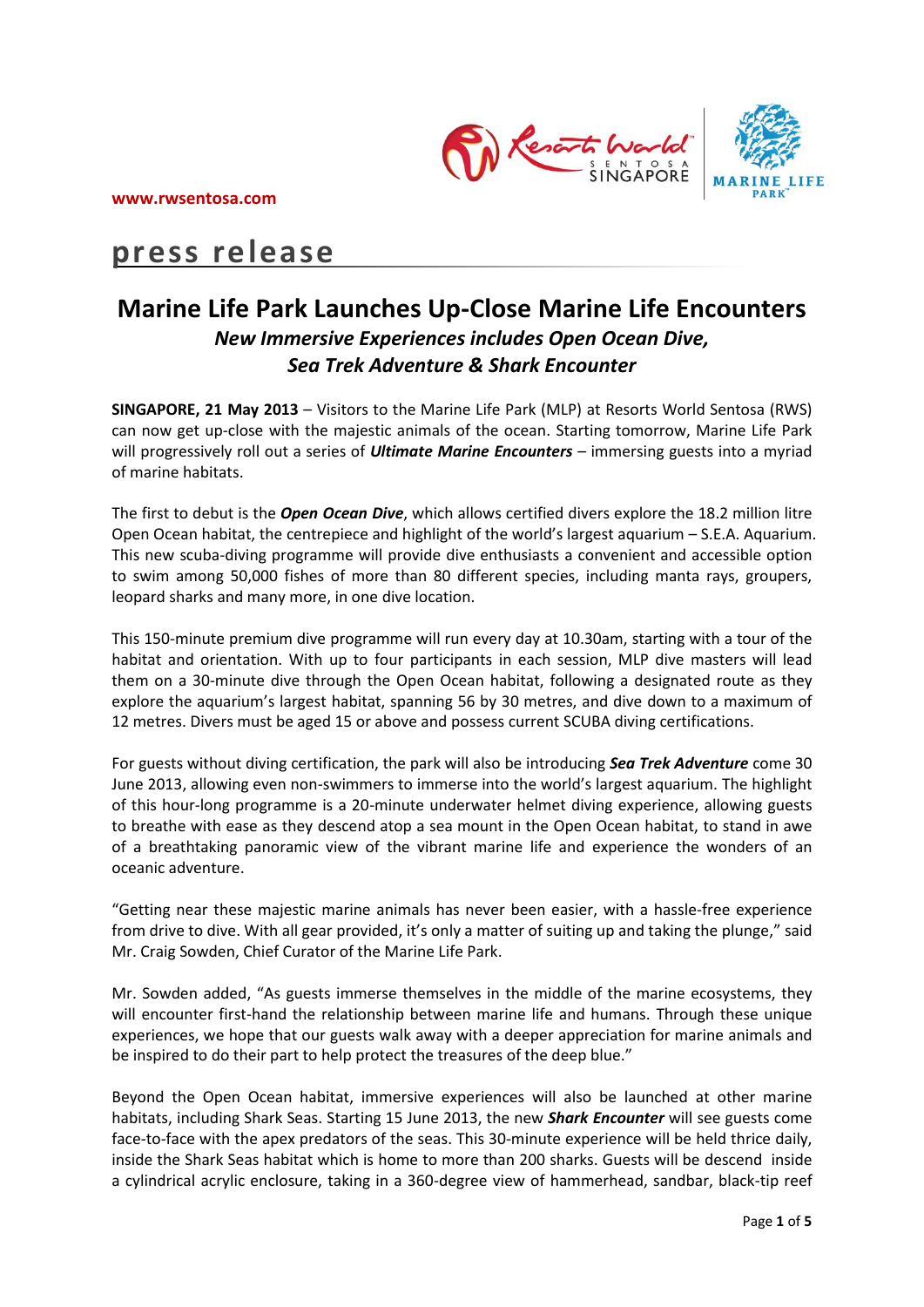sharks and other shark species swimming around and beneath their feet. More details on the immersive experiences are available in Annex A.

Mr. Roger Lienhard, Senior Vice President of Attractions at Resorts World Sentosa is delighted that the Marine Life Park has fast garnered international awareness and recognition within a short time since its opening.

He said, "Launching these immersive experiences signifies our commitment to continually refresh and inject new elements into our attractions. This is just the start of many more exciting offerings to come at Resorts World Sentosa."

Reservations for the *Open Ocean Dive* need to be made by emailing [reservations@rwsentosa.com.](mailto:reservations@rwsentosa.com) Bookings for *SeaTrek Adventure* and *Shark Encounter* can be made at the Guest Services counters at Adventure Cove Waterpark. For more information, refer to the MLP Blog at [mlp.rwsentosablog.com;](file:///C:/Documents%20and%20Settings/soonhua.lim/Local%20Settings/Temporary%20Internet%20Files/Content.Outlook/GUAG4Z9R/mlp.rwsentosablog.com) our website at [www.rwsentosa.com;](http://www.rwsentosa.com/) or call our hotline at +65 6577 8888 for more information.

 $-$  Fnd  $-$ 

## **ABOUT RESORTS WORLD SENTOSA**

Resorts World Sentosa (RWS), Singapore's first integrated resort is located on the resort island of Sentosa. Spanning 49 hectares, the resort opened in January 2010 and welcomed over 30 million visitors in its first two years of opening. RWS is home to the region's first-and-only Universal Studios theme park, the world's largest oceanarium – Marine Life Park, the Maritime Experiential Museum, a casino, luxurious accommodation in six unique hotels, the Resorts World Convention Centre, celebrity chef restaurants, a world-class spa as well as specialty retail outlets. The resort also offers entertainment and public attractions such as the Crane Dance and the Lake of Dreams. Resorts World Sentosa is wholly owned by Genting Singapore, a company of the Genting Group.

For more information, please visit [www.rwsentosa.com.](http://www.rwsentosa.com/)

## **MEDIA CONTACTS**

## **Resorts World Sentosa**

Clement Ng / Rachel Ang Tel: + 65 6577 9761 / +65 6577 9773 [clement.xjng@rwsentosa.com](mailto:clement.xjng@rwsentosa.com) / [rachel.ang@rwsentosa.com](mailto:rachel.ang@rwsentosa.com)

**Weber Shandwick Singapore (for Resorts World Sentosa)**  Khushil Vaswani / Danny Cham Tel: +65 6825 8023 / +65 6825 8044 [kvaswani@webershandwick.com](mailto:kvaswani@webershandwick.com) / [dcham@webershandwick.com](mailto:dcham@webershandwick.com)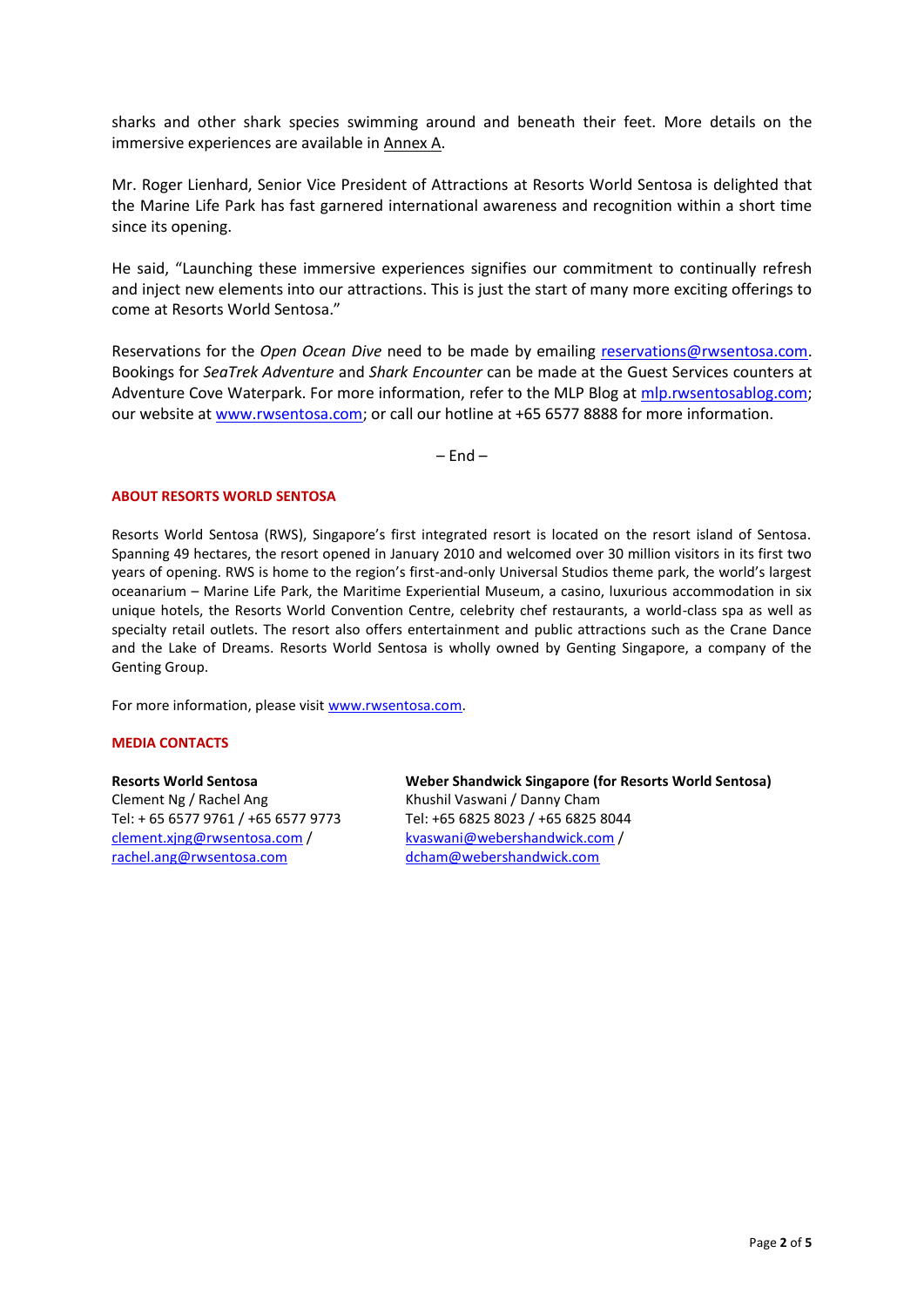## **Note to Editors**

- 1. Please use the following photo captions for visuals.
- 2. High resolution photos can be downloaded from link: [ftp://wswresorts:wswresorts@omaedcftp001.interpublic.com](ftp://wswresorts:wswresorts@omaedcftp001.interpublic.com/) *Username: wswresorts; Password: wswresorts*
- *3.* All photos are to be attributed to: *Resorts World Sentosa elements and all related indicia TM & © 2013 Resorts World at Sentosa Pte. Ltd. All Rights Reserved.*



SCUBA diving is now a step closer to home with the *Open Ocean Dive*, allowing divers to get up-close to over 50,000 marine animals representing more than 80 different species.



Guests waving to divers through the world's largest acrylic panel; the new *Open Ocean Dive* programme immerses the divers in the world's largest aquarium.

 $\mathcal{Q}$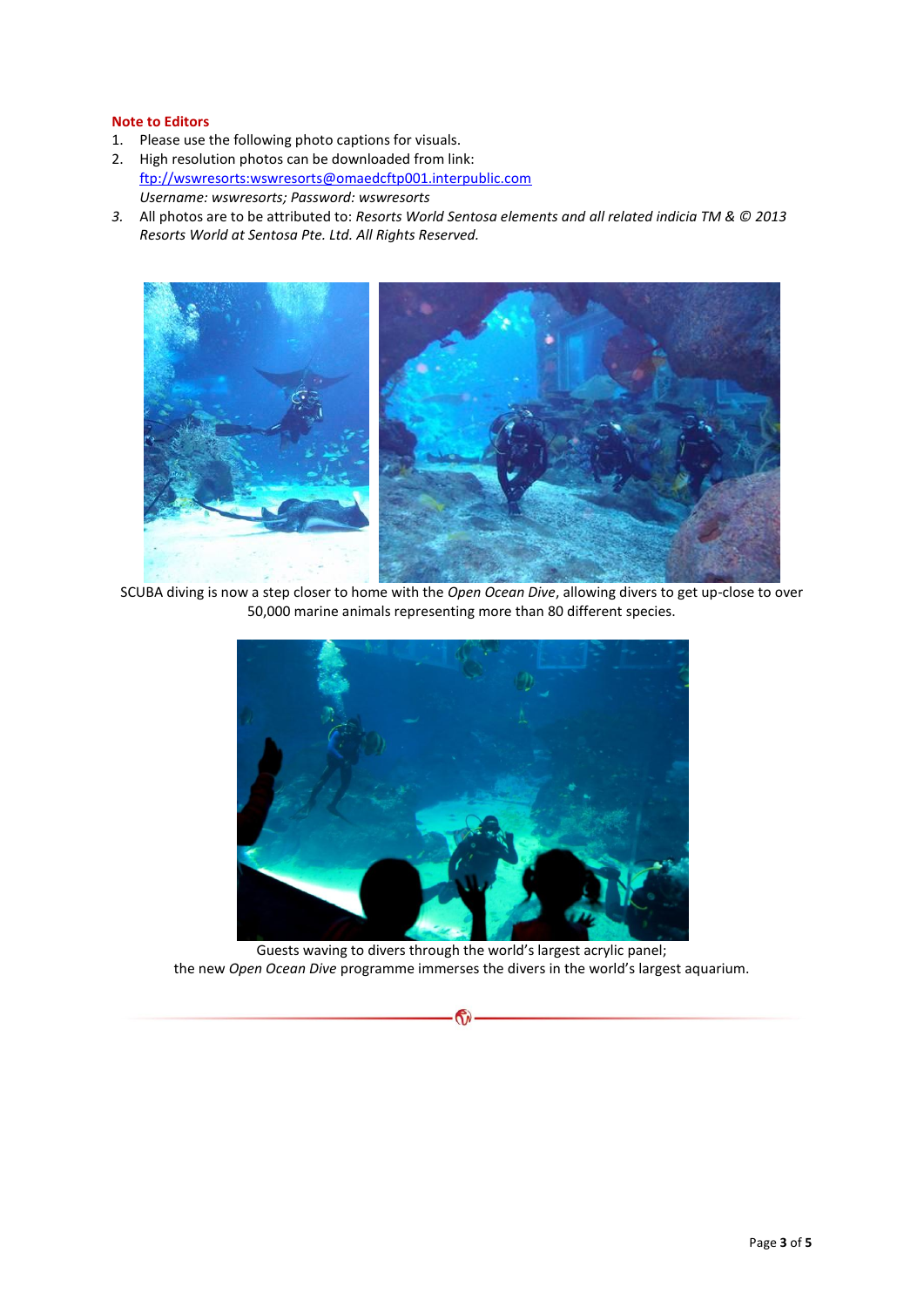## **Annex A**

## **Details of New Immersive Experiences at Marine Life Park**

| <b>Experience</b>         | <b>Launch Date</b> | <b>Price</b>                                                                                             | <b>Frequency/ Capacity</b>                                                     | <b>Duration</b>                            |
|---------------------------|--------------------|----------------------------------------------------------------------------------------------------------|--------------------------------------------------------------------------------|--------------------------------------------|
| <b>Open Ocean Dive</b>    | 22 May             | S\$1,280 per person<br>(inclusive of admission<br>to Adventure Cove<br>Waterpark and S.E.A.<br>Aquarium) | 1 session per day at<br>10.30am; max. 4<br>participants                        | 150 minutes<br>(30-minutes<br>under water) |
| <b>Shark Encounter</b>    | 15 June            | S\$88 per person<br>(excluding admission to<br><b>Adventure Cove</b><br>Waterpark                        | 3 sessions per day at<br>11.00am, 2.00pm and<br>4.00pm; max. 2<br>participants | 30 minutes<br>(15 minutes under<br>water)  |
| <b>Sea Trek Adventure</b> | 30 June            | S\$238 (excluding<br>admission to Adventure<br>Cove Waterpark                                            | 1 session per day at<br>2.00pm; max. 5<br>participants                         | 60 minutes<br>(20 minutes under<br>water)  |

## **Summary and Pre-requisite for Immersive Experiences**

## **1. Open Ocean Dive – Dive with the Mantas**

Immerse yourself in the awe-inspiring Open Ocean habitat, the centrepiece of S.E.A. Aquarium and Guinness World Record holder of World's Largest Aquarium. Dive down to 12 metres in depth to marvel at majestic manta rays, giant groupers, and swarms of schooling fish swimming in unison for an unforgettable up-close encounter with the ocean's wonders. Current SCUBA diving qualification from a nationally or internationally recognised organisation is required.

- Guests must be at least 15 years old to participate.
- Advance reservation by emailin[g reservations@rwsentosa.com](mailto:reservations@rwsentosa.com) required.
- Guests must be active divers within the last 12 months; beyond this is a check dive might be required. All guests must produce their C cards and dive logs.
- Guests must be medically fit based on the medical / health declaration, and must NOT be due to fly within the next 24 hours after diving.
- All guests must sign a liability form before entering the water. Guests under the age of 21 must have their parent / legal guardian complete and sign the health declaration and liability forms.

## **2. Shark Encounter – Come face-to-face with the ultimate marine predators**

Feel the intense thrill of being circled by hammerhead, silvertip and sandbar sharks, just to name a few, in our Shark Seas habitat! Like never before, put yourself inches away from these stealthy marine hunters, as you watch in awe from the safety of a customised acrylic enclosure.

- Guests must be at least 12 years old to participate.
- Guests under the age of 21 must have a parent/legal guardian complete and sign the liability form.
- Reservations required on-site at Guest Services windows on first-come-first-served basis. All reservations will close 15 minutes prior to the start of each session.
- Guests must be able to swim and hold their breath underwater.

## **3. SeaTrek Adventure – Explore the ocean**

Experience a world bustling with thousands of marine animals, and get up close with some of the most majestic gentle giants of the sea along the way! Stroll amongst colourful marine life whilst majestic manta rays soar around you in our underwater realm. This is an once-in-a-lifetime opportunity that lets you walk and breathe freely as you explore the ocean realm. SCUBA-certification is not required.

Guests must be at least 15 years old to participate.